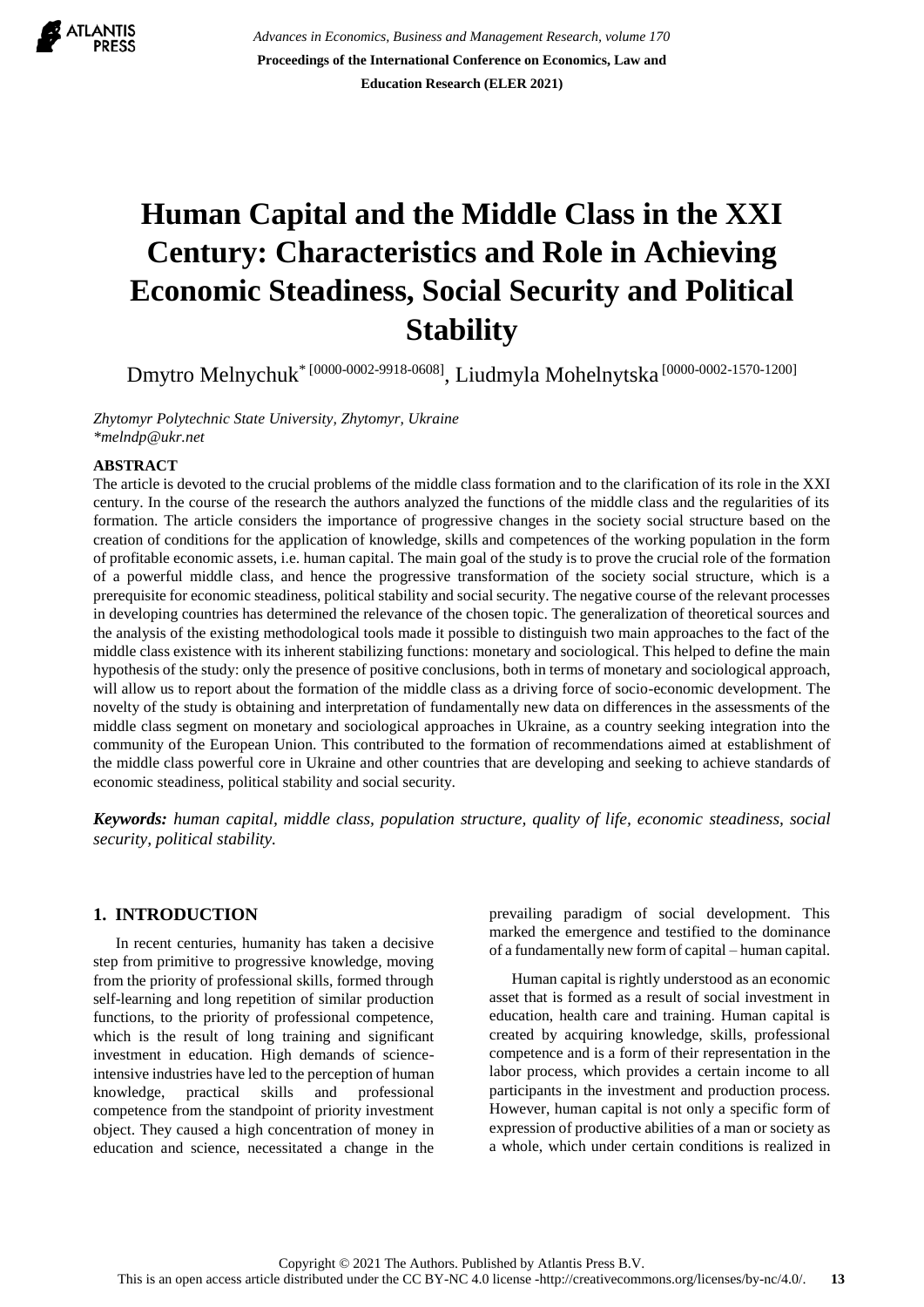the social and labor sphere. At the same time, it is a factor that causes changes in the patterns of distribution and redistribution of newly created value in the system of socio-economic relations and thus has a significant impact on the transformation of the social structure of society, which as a result acquires new, progressive features. Its dominant component is the middle class. In the XXI century such structural changes accelerate the development of the post-industrial economy, ensure the stability of economic systems, increase social security guarantees, protect against political instability and its negative consequences.

Conversely, the lack of positive trends in the middle class leads to radically opposite changes: lower living standards and quality of life for all segments of the population, destabilization of the political situation, the impossibility of practical implementation of social security principles. The complexity and acuteness of the socio-economic problems prove the importance and relevance of studying the regularities observed in the creation of conditions for the application of knowledge in the form of capital. Capital is an economic asset, which is a powerful factor in the middle class segment and hence the determinant of rationalization of its influence on the steadiness, social security and political stability in the country.

## **2. RESEARCH METHODOLOGY**

The middle class is the stratum of the population that represents innovative judgments and values of modern economic and political culture. It is the key to social development of the state. In view of this, the methodological basis of the study was the theoretical generalization of progressive scientific judgments, the use of statistical analysis and sociological surveys. This made it possible to analyze the dynamic processes occurring in the society structure, to determine their causes and consequences. The applied research methods provided versatility and reliability of the received information, made it possible to clarify the current ideas in science about trends in the middle class segment.

The process of sociological research on the problems of the middle class formation included theoretical, methodological and organizational stages, during which the hypothesis and scientific problem, goals, tasks, object and subject of research were formulated. Sampling, methods of data collection, processing and analysis were substantiated. Sociological research plan was developed. This methodological approach provided a comprehensive theoretical basis for the authors' conclusions and assumptions. It enabled the authors to obtain, interpret and correctly compare statistical and sociological data, to make conclusions and recommendations aimed at creating conditions conducive to a strong middle class

formation in order to ensure economic steadiness, political stability and social security of the state.

#### **3. RESEARCH ANALYSIS**

Research results. In a market economy, human capital is the most important factor of power and influence, both nationally and geopolitically. Thus, as a result of a human capital study, T. Schultz came to the following conclusions:

- there are no fundamental differences between human and material capital, both bring income;

- investment in human capital is ahead of investment in industrial capital, so the ownership of industrial capital becomes secondary;

- the growth of investment in people significantly changes the structure of wages: the main part of it is income from human capital;

- society, investing more in a man, can achieve not only the growth of the product, but also a more even distribution of it [1].

In terms of the research, the latter statements deserve special attention, because, as a result of social investment, the functioning of productive human capabilities in the form of capital causes an increase of the middle-income population, which indicates the replacement of the conservative model of social structure to the progressive one.

## **4. THE MAIN MATERIAL**

Conservative social structure is characterized, on the one hand, by the existence of a few higher circles, whose representatives have high incomes and enjoy various privileges of power, and on the other hand by the presence of a large share of the population, receiving meager incomes, having low purchasing power, and is removed from a fair distribution of production results. Instead, a peculiarity of the progressive social structure is the prevalence of the middle class, which forms the segment of the population that serves their own lives, based on the priority of private property rights, as well as productive, creative, intellectual work. It is not private ownership of the material means of production, but the individual ownership of the person who is the direct carrier of knowledge and information, that is becoming functionally dominant in the economy of the 21st century. It is on this basis that the social structure of society is adjusted, in which the leading role is taken over by the class that is the carrier of knowledge. The dominance of this class is the fundamental difference between the modern, post-industrial, information society and the society of classical capitalism.

What is the connection between the concept of human capital, the social structure of society and the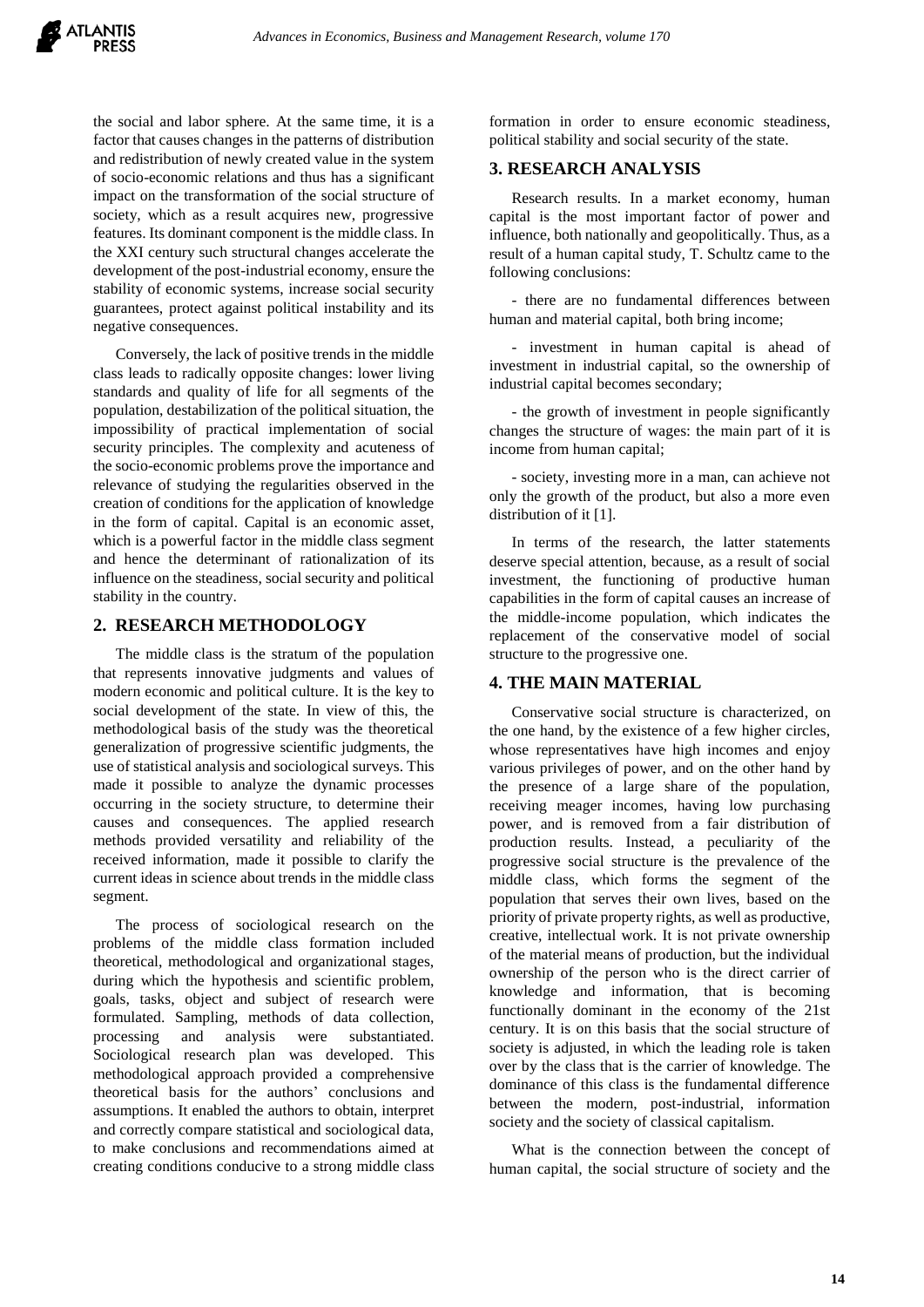formation of the middle class? As a result of the theoretical study, the authors found out that human capital, like any form of capital, forces stakeholders to take into account their important role in the process of social production. As the history of social development has shown, the rapid scientific and technological progress of recent decades has proved to be the most effective lever for raising the level and improving the quality of life of workers and their families. Now in the civilized world, due to a series of scientific and technological revolutions and the complexity of production technologies, knowledge and skills have become so important that they have been able to act as an effective tool for radically updating the model of the relationship between capital and wage labor. The fact that the average worker acquires progressive knowledge and professional skills has led to a change in the very principle of the distribution of surplus value between actors on the stage of capitalist production. And if earlier the increase in value was unquestionably appropriated by the owner of the means of production, now the latter is forced to share part of the newly created value with his «partner» – the owner of another kind of capital, who along with industrial capital takes an active part in the production process. This owner is an owner of human capital [2].

In the XXI century, it is the characteristics of human capital that directly determine the negotiating position of the employee, because the latter, as its owner, on the one hand, is entitled to a part of the newly created value. On the other hand, that is much more important, through strengthening individual negotiating position the employee becomes able to influence the nature of the distribution of such value among all participants in capitalist production. This directly applies to modern models of socially oriented market economies, which, one way or another, remain essentially capitalist. And it is the existence of conditions for the detection of the phenomenon of human capital, and thus an increase in the share of the middle class, that currently distinguishes successful countries from those whose economic systems steadiness and political stability are in constant doubt.

In view of this, before using the term "human capital" and thinking about the prospects of economic steadiness, social security and political stability, it is worth considering whether knowledge and work skills really play the role of an economic asset in a given society. Are they able to act as a capital that balances the rights of the employee and the owner of the means of production as subjects of distribution and appropriation of a certain part of the newly created value? It is important that in those countries where knowledge and various productive abilities of a person are so developed that they really function in the form of capital, citizens generally live better. They receive a salary that not only covers the costs associated with the

need to reproduce the workforce, but also contains a certain surplus, which enables people to increase wealth and form bank deposits, buy tours and visit exotic countries, to constantly improve their living conditions. Instead, where knowledge is unable to acquire the characteristics of capital for a number of reasons, the vast majority of employees are depressed: «… not only the material but also the spiritual sphere suffers, as there are not enough funds for the things that turn existence into real life: for education, travel, health support, recreation and charity, heating, food and shelter» [3]. And the point here is not in the wrong theory of human capital, that its critics try to prove, but in the fact that today not every state has evolved to the level at which knowledge becomes capital and thus contribute to the progressive transformation of social structure. The vast majority of countries are still captivated by outdated stereotypes of market space organization and a lack of understanding of the true role of competitive knowledge in achieving economic steadiness, social security and political stability.

Human capital should be considered the main economic attribute of the modern state, where the share of the population that can embody the features of the owner of this asset is dynamically increasing. The content and nature of work encourages the acquisition of unique, deep, specific knowledge of extremely high market value. The latter, in its turn, will guarantee a quick return on investment in the educational process. And if industrial society is identified by the number of goods that determine the standard of living, then postindustrial society is characterized by the quality of life, which is reflected in services and various conveniences in health, education, recreation and culture that become available and prove success along the way of achieving a high level of social security. At this stage, the influence of a new type of consciousness becomes noticeable, which is primarily represented by the middle class. The post-industrial era is the result of a long chain of technological change; not all countries, but only a few have joined or are ready to join. D. Bell aptly noted that the information society is a society in which there is scientific potential and the ability to transform scientific knowledge into the final product [4]. The same applies to human capital, because only a small number of countries can be proud of the discovery of this socio-economic phenomenon, and hence its rational impact on the population structure, leading to the progressive transformation of the latter.

Analyzing the problem of progressive transformation of the society social structure and the formation of a powerful middle class, as well as the relationship of these processes with the ideas of human capital theory and the expected positive trends in economic steadiness, social security and political stability, it should be noted that: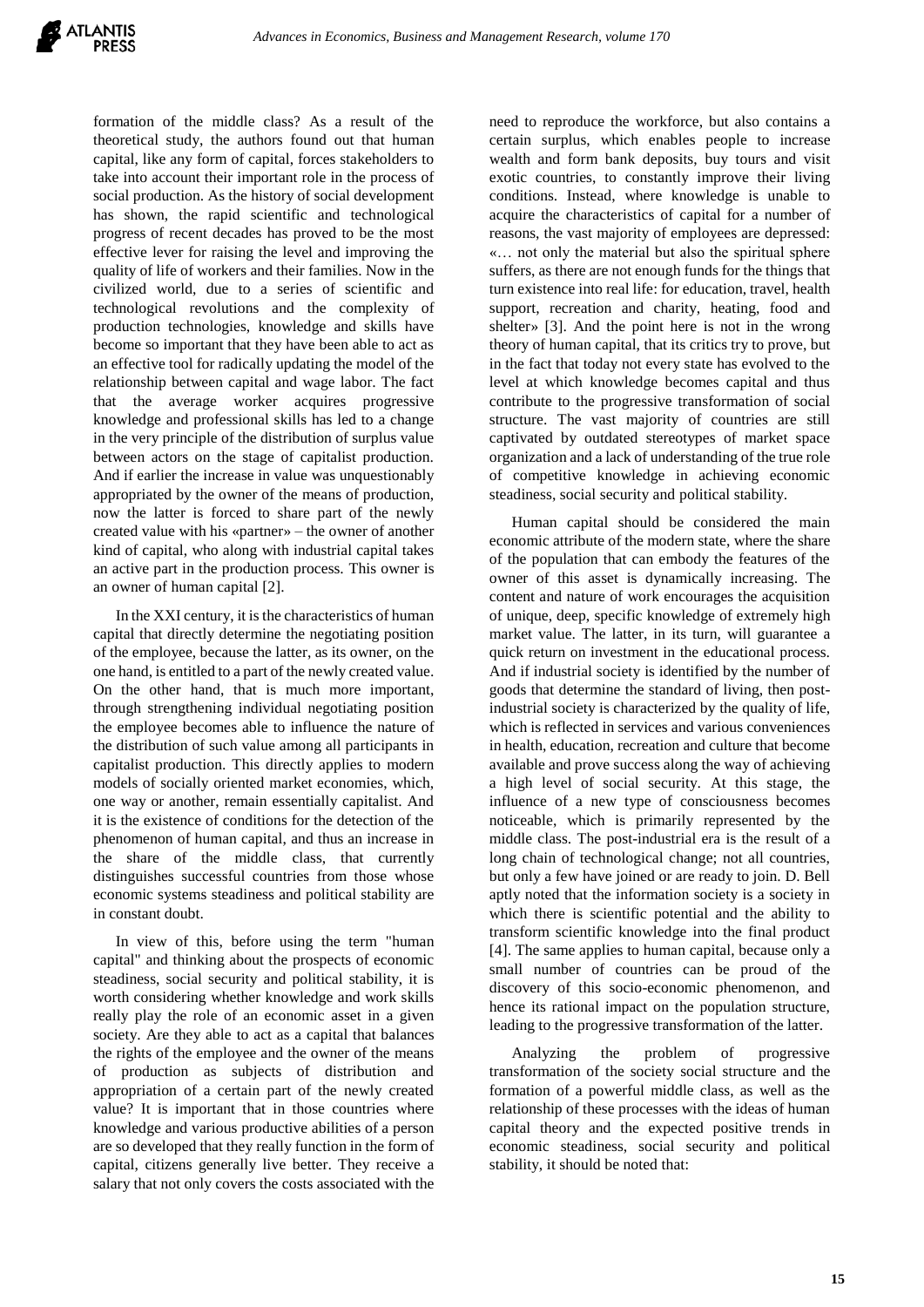

- in a post-industrial society, which is enlarged by an increasing number of countries, the leading position is occupied by the middle class; at the same time, this layer becomes structured, acquires a clear form, develops its own rules and methods of fighting for its interests;

- the middle class is not just the social stratum of the population, which is determined by quantitative characteristics depending on the level of income, it is the carrier of a certain ideology and values;

- the middle class is the basis of social, economic and political stability in the state, the key to its dynamic development, and its active participation in public life determines the success of democratic transformations [5].

It is worth noting that there are two main approaches to singling out he middle class: monetary and sociological. According to the first of them, the middle class, as a stratum, is studied from the standpoint of the income parameter, using the median tools of economic analysis. In this case, the middleincome group is the one located within 75–200% of the median income of the population. According to the second approach, the middle class is differentiated according to the functions inherent in this stratum of society in a developed society, and compared with the representatives of the middle class traditional professions. According to the authors, it is the monetary approach that has been and should remain the methodological basis for the differentiation of the study group, because only the level of income and the nature of costs can indicate the presence or absence of the middle class. However, from the standpoint of the monetary approach, the analysis of the population income structure in many countries, including Ukraine, does not give grounds for positive conclusions about the existence of the middle class as such.

Thus, with regard to the situation in Ukraine, it can be stated from the standpoint of monetary analysis that Ukrainian society has undergone various promising transformations, but inefficient income distribution policy has hindered the formation of the middle income group, which should become the basis of the middle class. It has not given any chances for progressive changes in the social structure of society. According to 2019 data, 56% of the Ukrainian population occupies a position between the poor and middle-income groups, and it is mainly this cohort that includes representatives of traditional middle-class professions. The average income group in 2019 was only 13%. It has decreased by 3% compared to 2000 [6, p. 81], which clearly demonstrates the lack of positive trends in the formation of a significant middle class in Ukraine. Now the number of middle-income groups as the basis of the middle class, with its specific features in consumer and investment behavior, is being minimized. The income vector continues to shift to the plane of poverty, and it is doubtful whether the Ukrainian middle class will be able to transform into a powerful social group with its own characteristics in the near future.

The limited opportunities for the formation of the middle class by monetary factor in Ukraine is an extremely difficult problem, because traditionally the middle class performs such important functions in society as ensuring inclusive economic development, investing in services, paying taxes, which are further redistributed in favor of those who need social protection or support. At the same time, the noneconomic function of the middle class is leveled: participation in public and political institutions, ensuring control over the actions of the government, guaranteeing democratic freedoms, the formation of civil society, and so on. As a result, there is a partial adoption of the middle class functions by other population groups, which are mostly incapable to socially implement the ideological foundations of economic steadiness, social security and political stability. This situation significantly reduces the chances of dynamic social development in Ukraine. It is also alarming and worrying that, even with a balanced policy on changes in the field of distribution in Ukraine, it will take many decades to change the situation for the better [7].

An empirical study conducted by the authors using the tools of the sociological survey confirmed the theoretically substantiated conclusions about the significant differences in the indicators of the middle class, calculated by the monetary and sociological approach. The reason for this is the lack of sufficient opportunities needed to use knowledge, skills and professional competence in the form of a profitable economic asset in Ukraine. Representatives of traditional middle-class professions (teachers, physicians, professional psychologists, engineering and economic workers) of different age groups took part in the survey. The study involved all regions of Ukraine, and the share of respondents with a scientific degree and academic title, i.e. those whose professional competencies are formed as a result of significant social investment, amounted to 74.6% [8]. In terms of the research problem, this approach justified the representativeness of the sample, and the statistical error was not more than 2.3%.

Thus, according to empirical research, it was found that the vast majority of respondents considered themselves to belong to the middle class cohort (71.4%), even greater was the share of respondents in the group of people with a scientific degree and academic title (83.7%). At the same time, the questions about the total income as a monetary criterion for the differentiation of the middle class received half as many positive answers. Only 36.7% of respondents said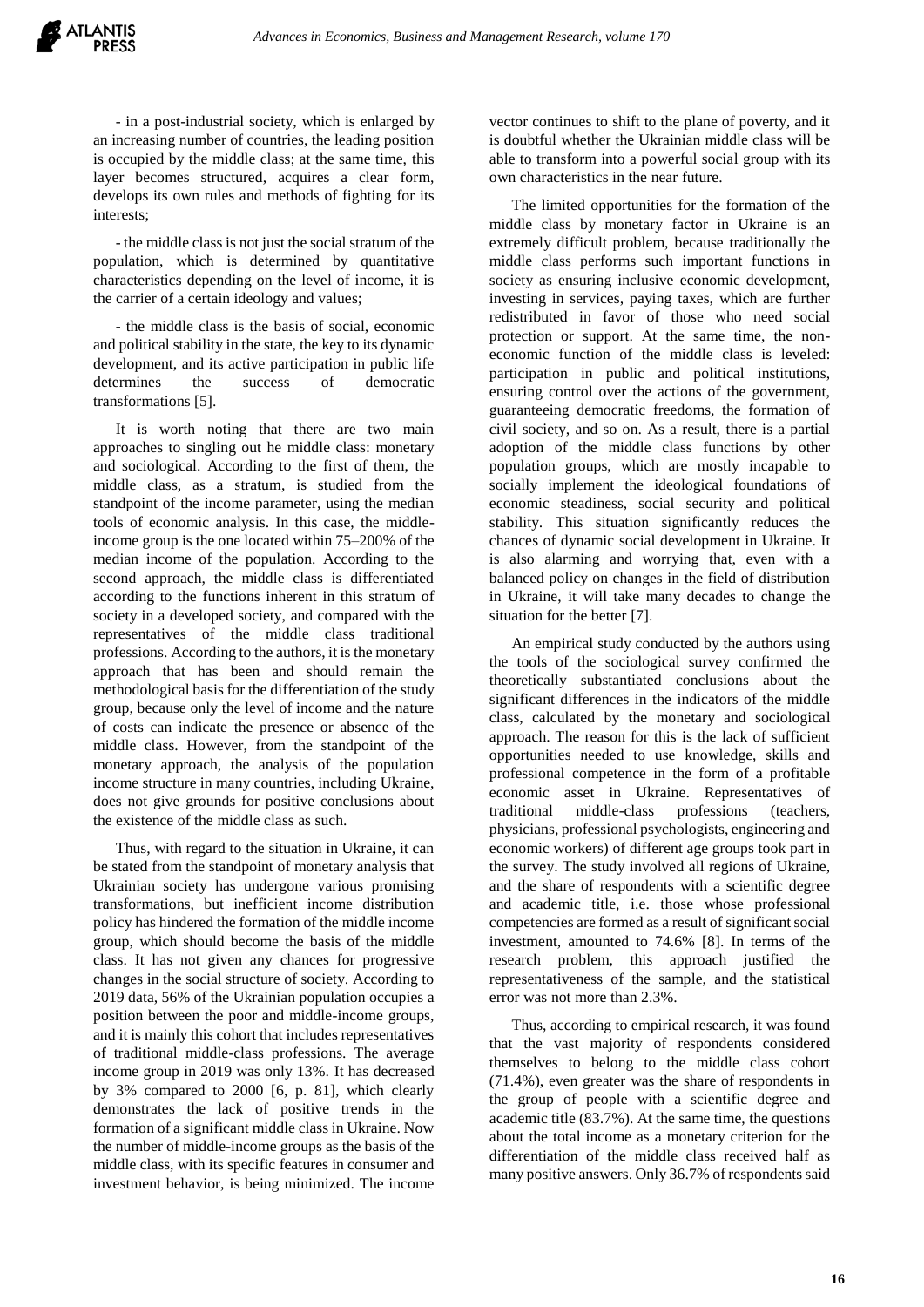that they considered their income level to be in line with their idea of middle-class income. This situation proves the fact that the vast majority of middle-class professions in Ukraine consider themselves to belong to the appropriate stratum of society not on monetary but on sociological grounds [9]. In other words, there is an indirect identification of the middle class with the intelligentsia with its inherent functions and way of life. Among other things, this conclusion is based on respondents' answers to the question of whether their lifestyle, including the nature of costs and investment behavior, can be characterized as typical of the middle class? Despite the fact that only 28.6% of respondents rated their income as worthy of middle-class income, 41.7% believe that their lifestyle still corresponds to the lifestyle of the studied social group. There is a desperate desire of traditional middle class professions to belong to the relevant social class, though they understand the futility of such expectations in the near future, primarily because of minimizing the conditions necessary for the application of knowledge, skills and competences in the form of human capital.

Discussion of results. A paradoxical situation is observed in Ukraine. From a sociological point of view, the representatives of middle class are not the middle class according to the methodology of the monetary approach, and therefore they are unable to perform their stabilizing function in the socio-economic development of the state, and vice versa, a group of people with the income close to or even slightly higher than the median level, does not represent the traditional professions of the middle class, and therefore is unlikely to act as a guarantor of progressive socio-economic transformations in the short and long term. Unfortunately, Ukraine has chosen the labor model of socio-economic development, where the middleincome group is largely represented not by the intelligentsia, but by workers who have chosen an alternative of labor migration. The income of the latter is a prerequisite for the development of financial and commercial sphere and partly in the service sector. However, given that the real incomes received in these areas of employment are mostly in the shadows, the budgets of all levels of the state suffer and, as a result, its social security, economic steadiness and political stability are threatened.

At the same time, there is a blurring of the middle class professions and the decline of intellectual work. In this case, scholars and practitioners of public policy have no choice but to state the probability of multilayered middle class. However, the authors are deeply convinced that this is an extremely wrong position, because such a "multilayered" middle class is not and cannot be a carrier of common views and beliefs. On the contrary, it is in a state of exacerbation of internal contradictions, which negatively affects the general prospects of state formation. It is important to state the existence of the middle class by both criteria at the same time: monetary and sociological. Otherwise, the situation will indicate the internal economic and social segregation of the middle class, the deformation of its functions and role in society, the threat to economic steadiness and political stability in the state [10].

According to the authors, the middle class is not an abstract, multilayered, artificially united group of people, but a real social formation, a stratum characterized by specific interests, aspirations and norms of behavior, worldview and beliefs about priority areas and acceptable methods of reorganizing social relations. In this context, the conclusions of those scholars who claim the dynamic formation of the middle class in the vast majority of post-Soviet countries, including Ukraine, seem quite contradictory. As the results of the empirical study have shown, if we agree that the middle class exists in the third world countries, it is obvious that it is insignificant. In addition, it can be considered «middle» only conditionally, on the basis of total income, including various «merchants» and in no way teachers, scientists, physicians, engineers, technologists, military men, i.e. those who at all times were and remain the carriers of progressive judgments, ideas, motives and democratic values. The ideological basis of such a «middle class» can only be the pursuit of monetary gain, while those who by vocation could make, and in developed countries they do make the core of the middle class. In developing countries these categories of population do not make the middle class primarily because of scant income. At the same time, they usually have no influence on the course of transformational economic processes. The social strata, which are supposed to represent the values and the way of life of the middle class, are in a rather difficult situation, which hinders their implementation of functions similar to the functions of the middle class of developed countries.

# **5. CONCLUSIONS**

Based on the results of theoretical generalizations and analysis of empirically obtained data, it is possible to formulate important conclusions for the science and practice of state formation. Thus, the creation of conditions for the knowledge application in the form of human capital is the main prerequisite for strengthening the middle class as a stratum of the population that determines the trends of state development in the field of economic stediness, social security and political stability. It is the powerful middle class that contributes to the development of the post-industrial, information economy and the establishment of a modern model of social development. On this basis, the authors claimed a crucial conclusion: the problems of the middle class and its impact on the system of social relations in the XXI century is directly related to the concept of human